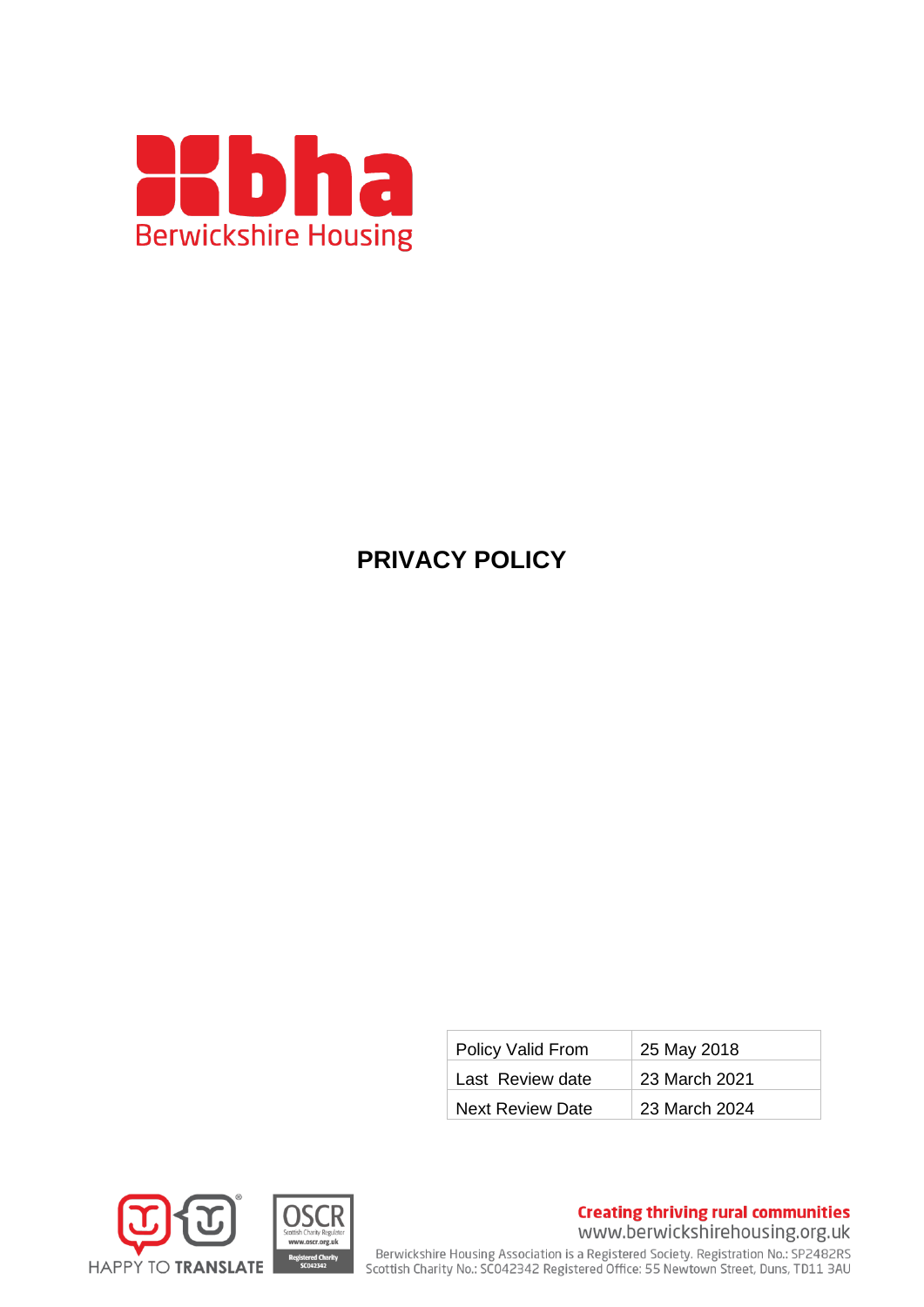# **Contents**

| 1. Introduction                                  | p1             |
|--------------------------------------------------|----------------|
| 2. Legislation                                   | p1             |
| 3. Data                                          | p <sub>2</sub> |
| 4. Processing of Personal Data                   | $p3-5$         |
| 5. Data Sharing                                  | $p5-6$         |
| 6. Data Storage and Security                     | p6-7           |
| 7. Breaches                                      | p7-8           |
| 8. Data Protection Officer                       | p8             |
| 9. Data Subject Rights                           | p9-10          |
| 10. Privacy Impact Assessments                   | p11            |
| 11. Archiving, Retention and Destruction of Data | p11            |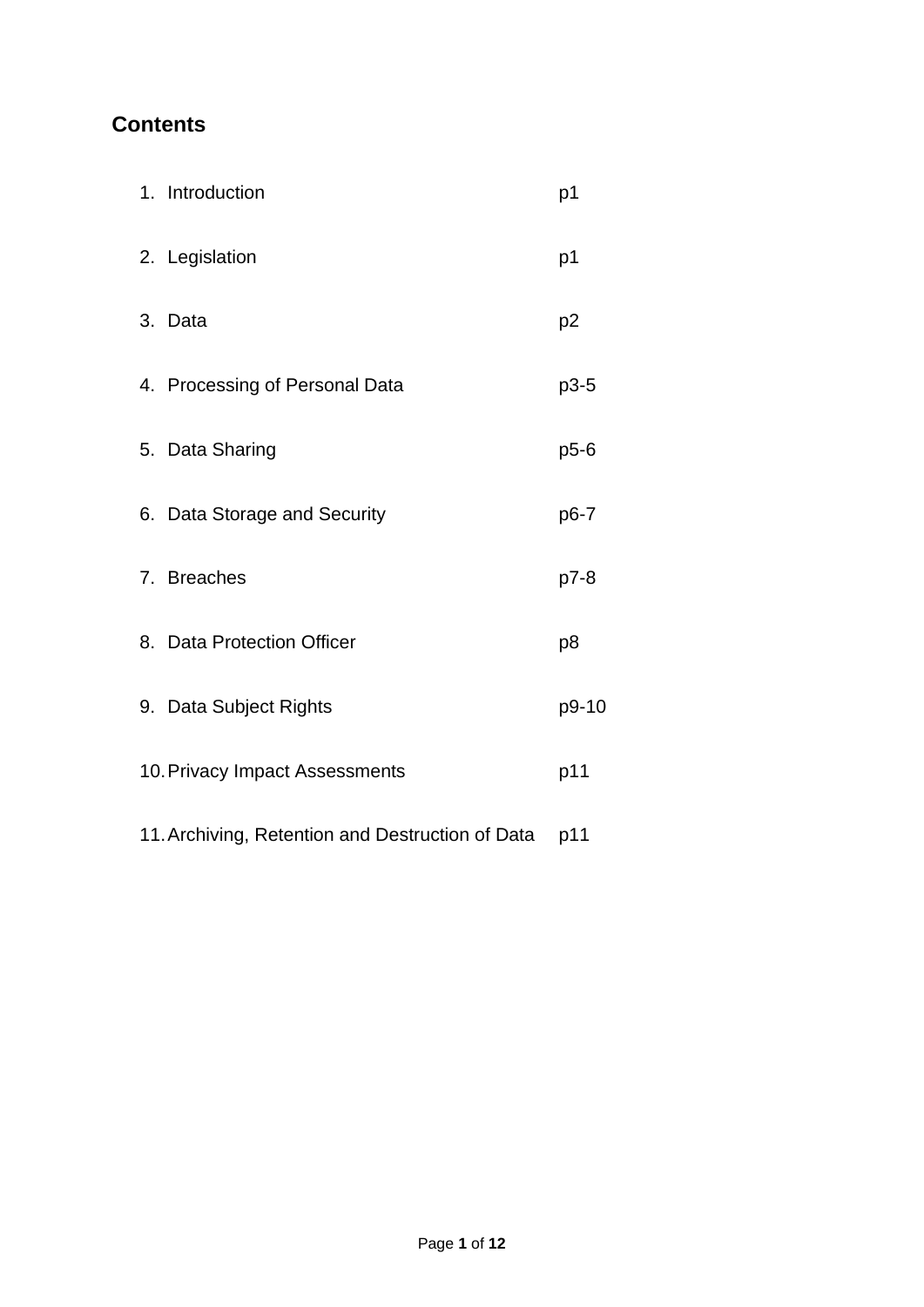# **1. Introduction**

Berwickshire Housing Association (hereinafter the "Association") is committed to ensuring the secure and safe management of data held by the Association in relation to customers, staff and other individuals. The Association's staff members have a responsibility to ensure compliance with the terms of this policy, and to manage individuals' data in accordance with the procedures outlined in this policy and documentation referred to herein.

The Association needs to gather and use certain information about individuals. These can include customers (tenants, factored owners etc.), employees and other individuals that the Association has a relationship with. The Association manages a significant amount of data, from a variety of sources. This data contains Personal Data and Sensitive Personal Data (known as Special Categories of Personal Data under the GDPR).

This Policy sets out the Association's duties in processing that data, and the purpose of this Policy is to set out the procedures for the management of such data.

Appendix 1 hereto details the Association's related policies.

# **2. Legislation**

It is a legal requirement that the Association process data correctly; the Association must collect, handle and store personal information in accordance with the relevant legislation.

## **The relevant legislation in relation to the processing of data is:**

(a) the General Data Protection Regulation (EU) 2016/679 ("the GDPR");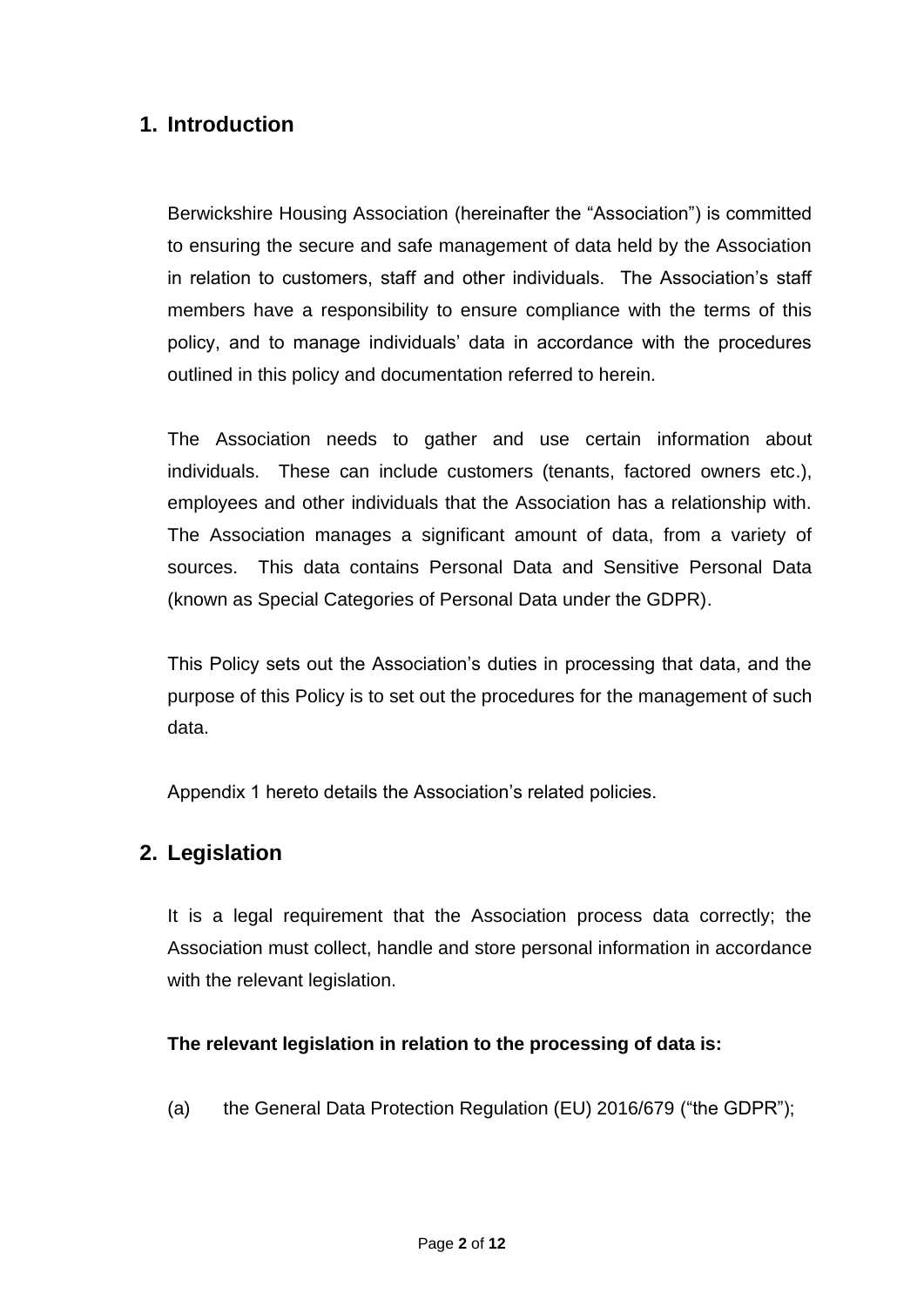- (b) the Privacy and Electronic Communications (EC Directive) Regulations 2003 (as may be amended by the proposed Regulation on Privacy and Electronic Communications); and
- (c) any legislation that, in respect of the United Kingdom, replaces, or enacts into United Kingdom domestic law, the General Data Protection Regulation (EU) 2016/679, the proposed Regulation on Privacy and Electronic Communications or any other law relating to data protection, the processing of personal data and privacy as a consequence of the United Kingdom leaving the European Union

# **3. Data**

- 3.1 The Association holds a variety of Data relating to individuals, including customers and employees (also referred to as data subjects) which is known as Personal Data. The Personal Data held and processed by the Association is detailed within the Fair Processing Notice at Appendix 2 hereto and the Data Protection Addendum of the Terms of and Conditions of Employment which has been provided to all employees.
	- 3.1.1 "Personal Data" is that from which a living individual can be identified either by that data alone, or in conjunction with other data held by the Association.
	- 3.1.2 The Association also holds Personal data that is sensitive in nature (i.e. relates to or reveals a data subject's racial or ethnic origin, religious beliefs, political opinions, relates to health or sexual orientation). This is "Special Category Personal Data" or "Sensitive Personal Data".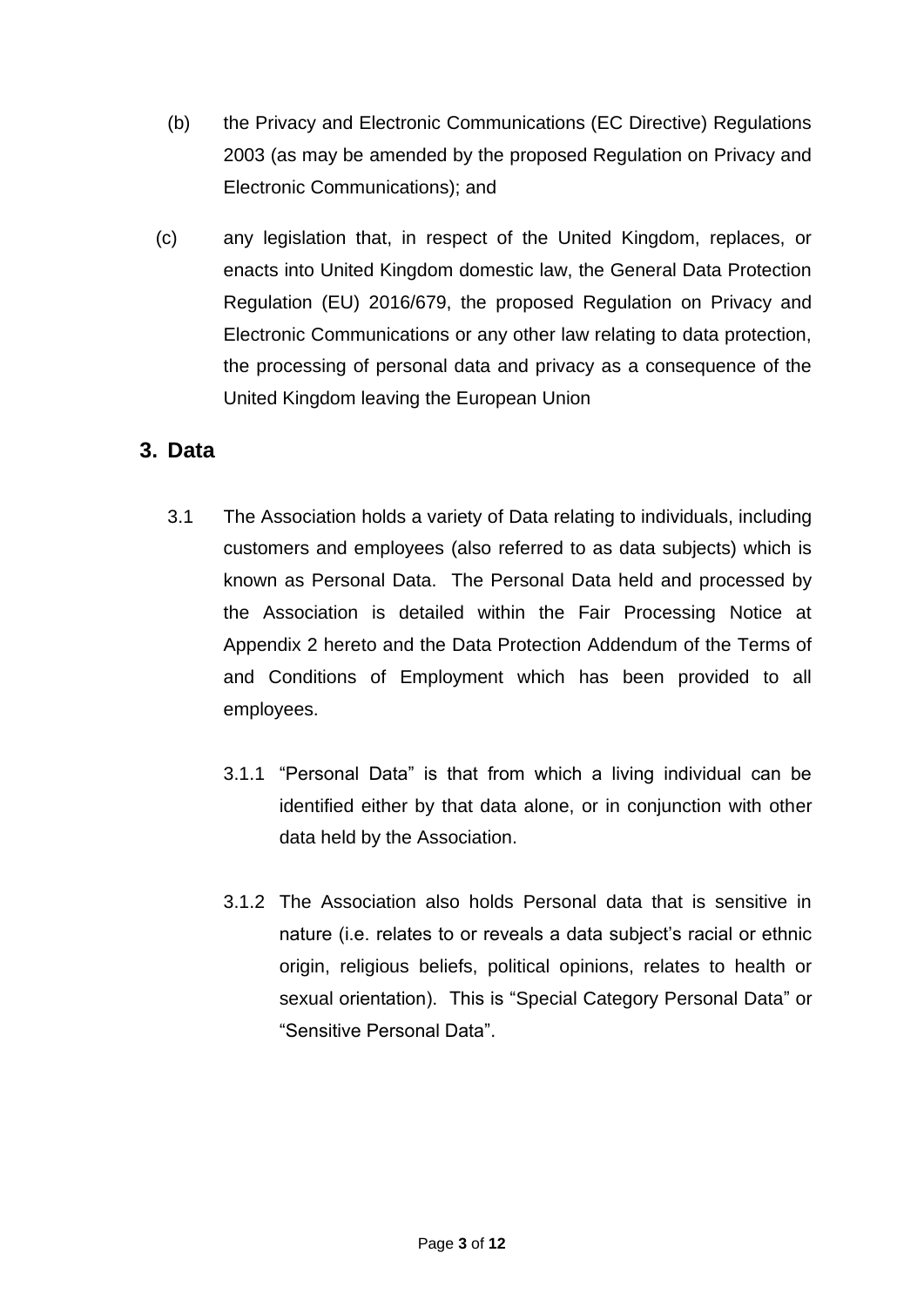# **4. Processing of Personal Data**

- 4.1 The Association is permitted to process Personal Data on behalf of data subjects provided it is doing so on one of the following grounds:
	- Processing with the consent of the data subject (see clause 4.4 hereof);
	- Processing is necessary for the performance of a contract between the Association and the data subject or for entering into a contract with the data subject;
	- Processing is necessary for the Association's compliance with a legal obligation;
	- Processing is necessary to protect the vital interests of the data subject or another person;
	- Processing is necessary for the performance of a task carried out in the public interest or in the exercise of the Association's official authority; or
	- Processing is necessary for the purposes of legitimate interests.

## **4.2 Fair Processing Notice**

- 4.2.1 The Association has produced a Fair Processing Notice (FPN) which it is required to provide to all customers whose Personal data is held by the Association. That FPN must be provided to the customer from the outset of processing their Personal Data and they should be advised of the terms of the FPN when it is provided to them.
- 4.2.2 The Fair Processing Notice at Appendix 2 sets out the Personal Data processed by the Association and the basis for that Processing. This document is provided to all of the Association's customers at the outset of processing their data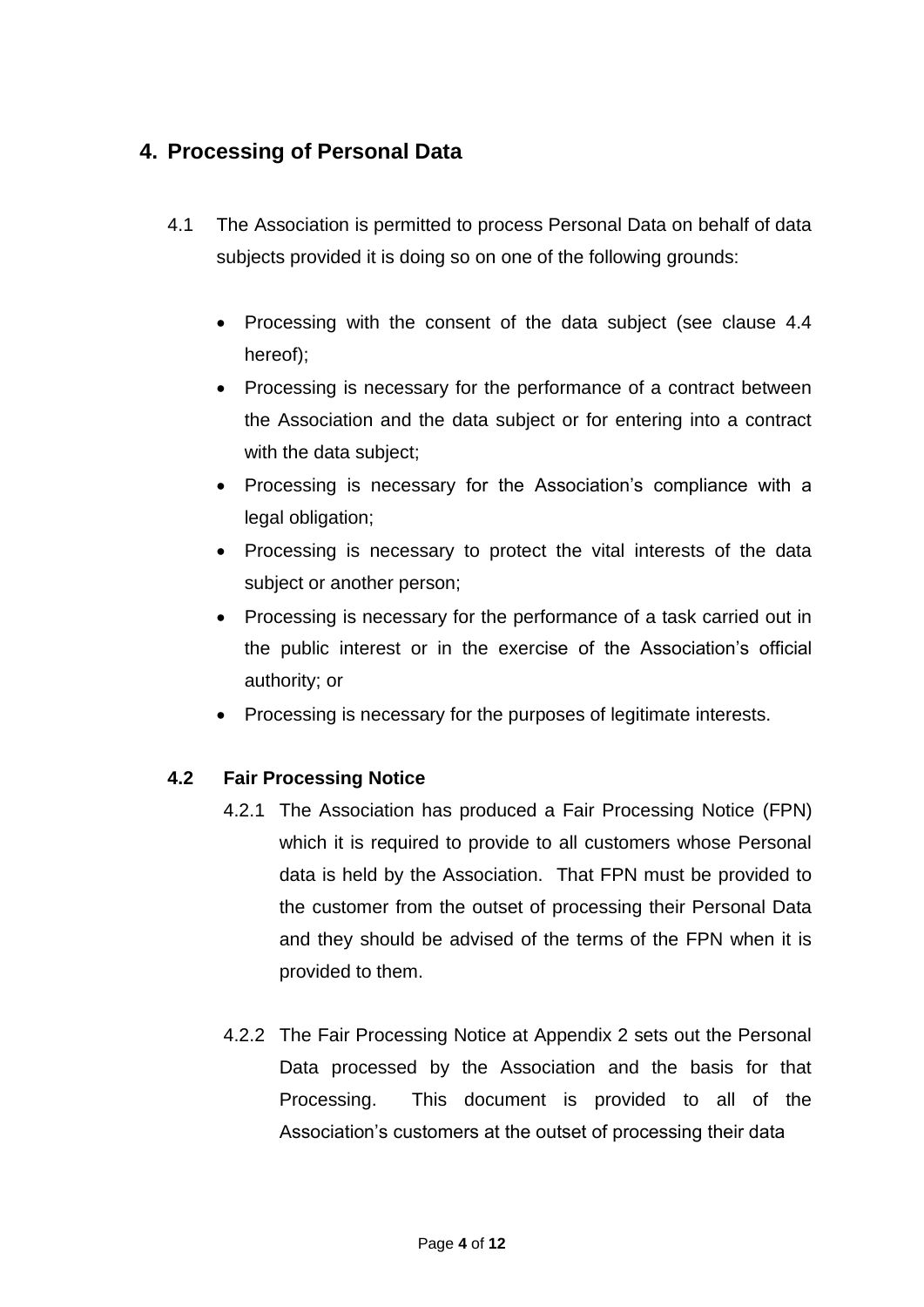## **4.3 Employees**

- 4.3.1 Employee Personal data and, where applicable, Special Category Personal Data or Sensitive Personal Data, is held and processed by the Association. Details of the data held and processing of that data is contained within the Employee Fair Processing Notice which is provided to Employees at the same time as their Contract of Employment.
- 4.3.2 A copy of any employee's Personal Data held by the Association is available upon written request by that employee from the Association's HR Manager.

## **4.4 Consent**

Consent as a ground of processing will require to be used from time to time by the Association when processing Personal Data. It should be used by the Association where no other alternative ground for processing is available. In the event that the Association requires to obtain consent to process a data subject's Personal Data, it shall obtain that consent in writing. The consent provided by the data subject must be freely given and the data subject will be required to sign a relevant consent form if willing to consent. Any consent to be obtained by the Association must be for a specific and defined purpose (i.e. general consent cannot be sought).

# **4.5 Processing of Special Category Personal Data or Sensitive Personal Data**

In the event that the Association processes Special Category Personal Data or Sensitive Personal Data, the Association must do so in accordance with one of the following grounds of processing:

- The data subject has given explicit consent to the processing of this data for a specified purpose;
- Processing is necessary for carrying out obligations or exercising rights related to employment or social security;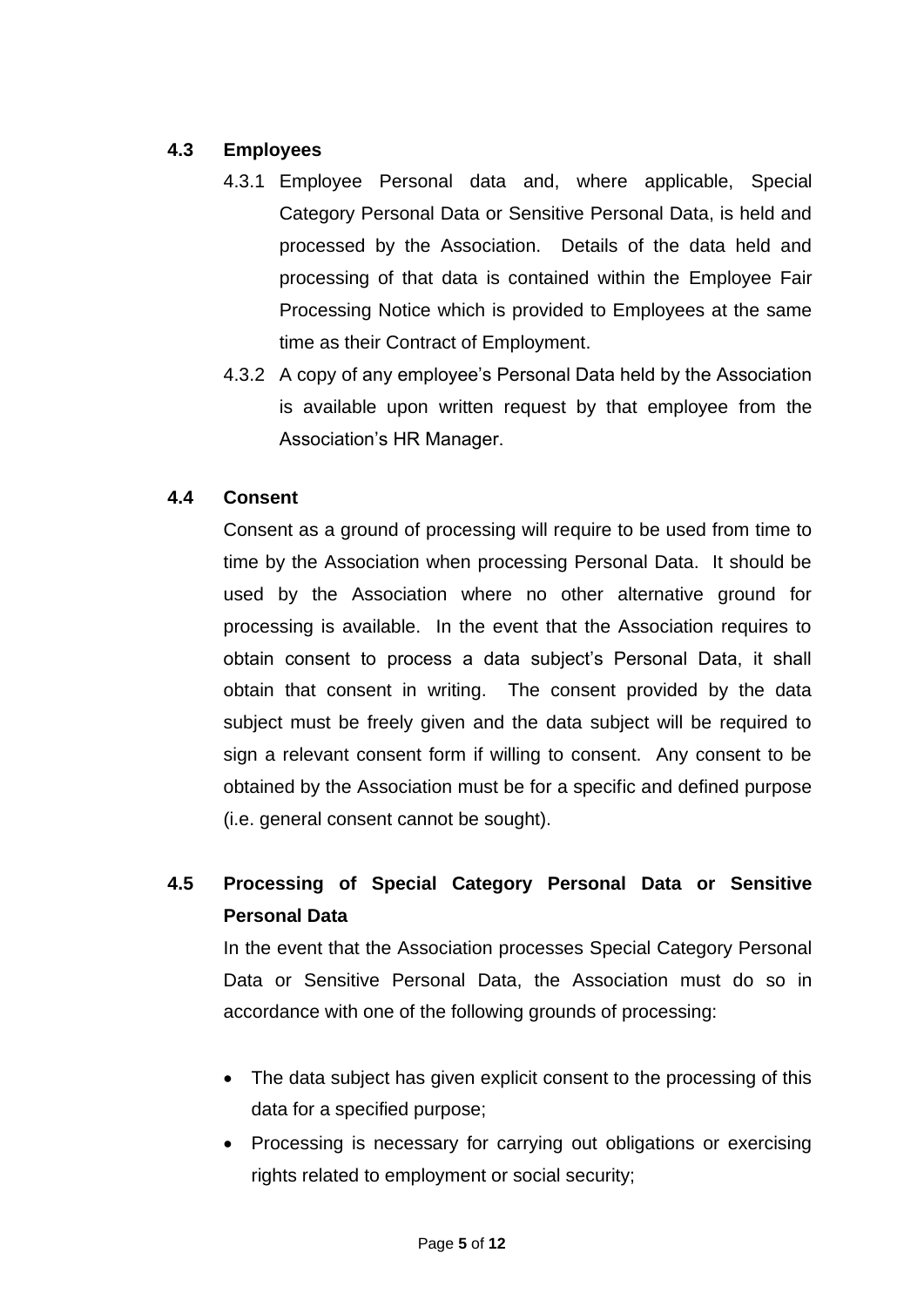- Processing is necessary to protect the vital interest of the data subject or, if the data subject is incapable of giving consent, the vital interests of another person;
- Processing is necessary for the establishment, exercise or defence of legal claims, or whenever court are acting in their judicial capacity; and
- Processing is necessary for reasons of substantial public interest.

# **5. Data Sharing**

5.1 The Association shares its data with various third parties for numerous reasons in order that its day to day activities are carried out in accordance with the Association's relevant policies and procedures. In order that the Association can monitor compliance by these third parties with Data Protection laws, the Association will require the third party organisations to enter in to an Agreement with the Association governing the processing of data, security measures to be implemented and responsibility for breaches.

## **5.2 Data Sharing**

- 5.2.1 Personal data is from time to time shared amongst the Association and third parties who require to process personal data that the Association process as well. Both the Association and the third party will be processing that data in their individual capacities as data controllers.
- 5.2.2 Where the Association shares in the processing of personal data with a third party organisation (e.g. for processing of the employees' pension), it shall require the third party organisation to enter in to a Data Sharing Agreement with the Association in accordance with the terms of the model Data Sharing Agreement set out in Appendix 3 to this Policy.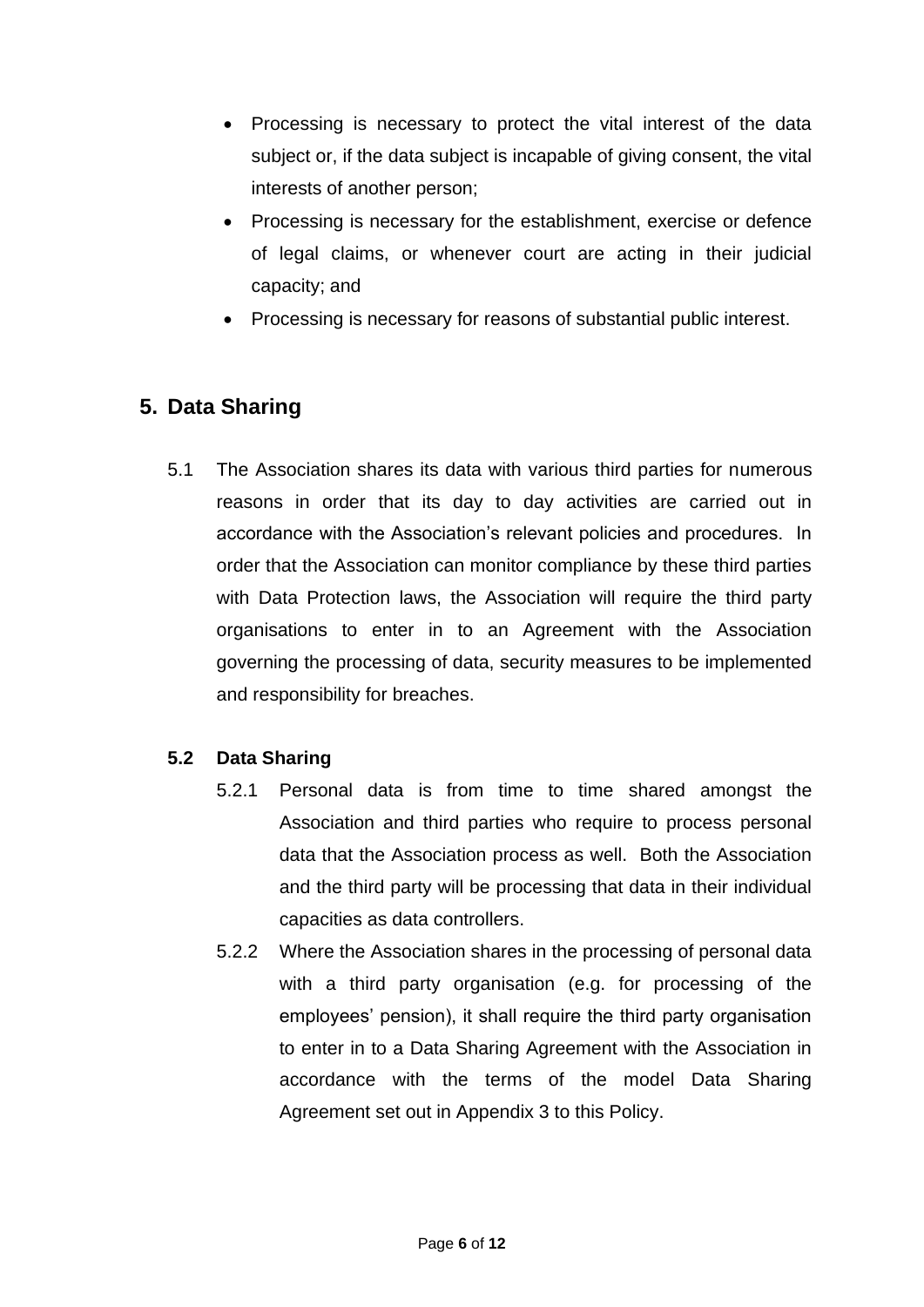#### **5.3 Data Processors**

A data processor is a third party entity that processes personal data on behalf of the Association, and are frequently engaged if certain of the Association's work is outsourced (e.g. payroll, maintenance and repair works).

- 5.3.1 A data processor must comply with Data Protection laws. The Association's data processors must ensure they have appropriate technical security measures in place, maintain records of processing activities and notify the Association if a data breach is suffered.
- 5.3.2 If a data processor wishes to sub-contract their processing, prior written consent of the Association must be obtained. Upon a subcontracting of processing, the data processor will be liable in full for the data protection breaches of their sub-contractors.
- 5.3.3 Where the Association contracts with a third party to process personal data held by the Association, it shall require the third party to enter in to a Data Protection Addendum with the Association in accordance with the terms of the model Data Protection Addendum set out in Appendix 4 to this Policy.

## **6. Data Storage and Security**

All Personal Data held by the Association must be stored securely, whether electronically or in paper format.

## **6.1 Paper Storage**

If Personal Data is stored on paper it should be kept in a secure place where unauthorised personnel cannot access it. Employees should make sure that no Personal Data is left where unauthorised personnel can access it. When the Personal Data is no longer required it must be disposed of by the employee so as to ensure its destruction. If the Personal Data requires to be retained on a physical file then the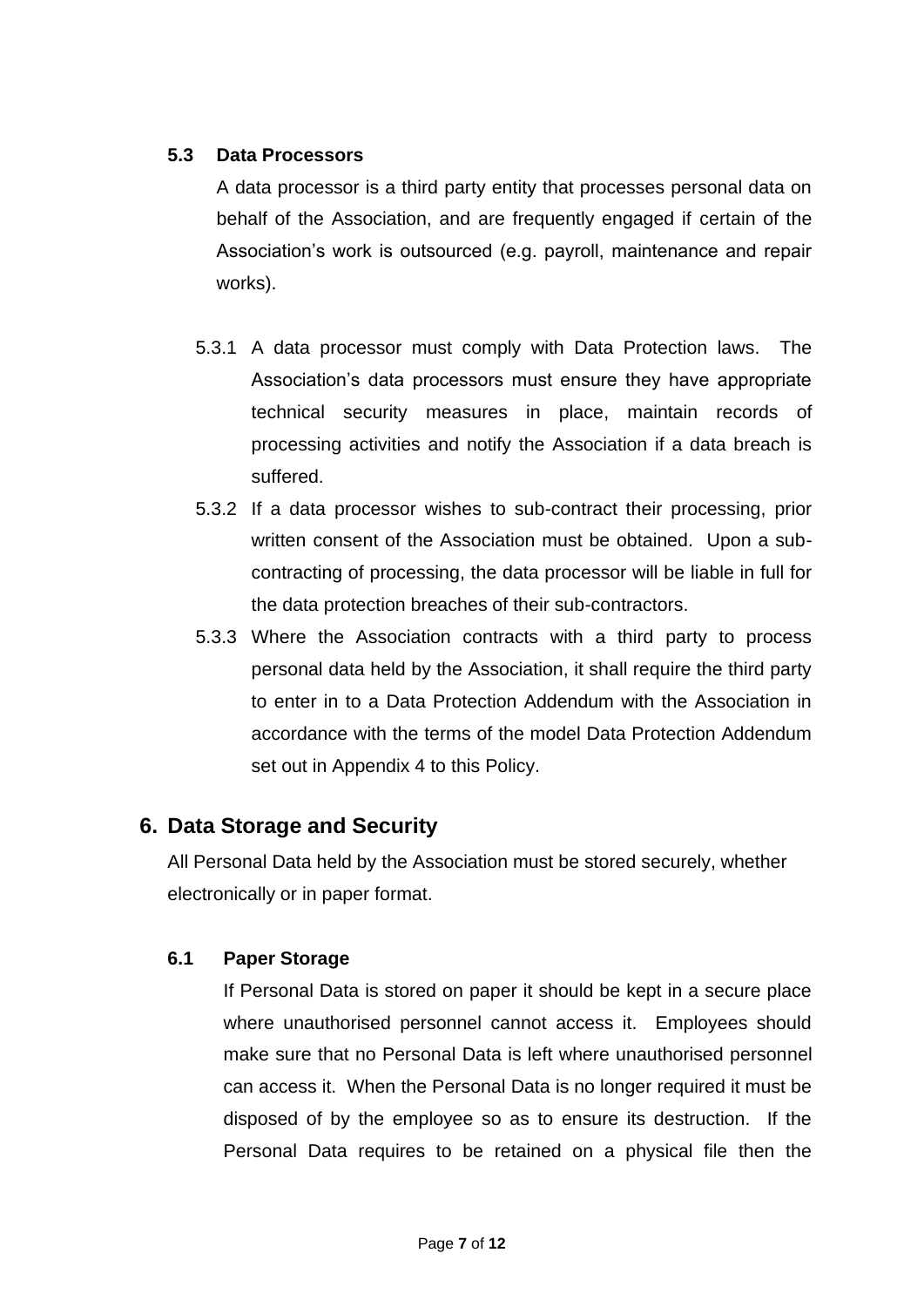employee should ensure that it is affixed to the file which is then stored in accordance with the Association's storage provisions.

## 6.2 **Electronic Storage**

Personal Data stored electronically must also be protected from unauthorised use and access. Personal Data should be password protected when being sent internally or externally to the Association's data processors or those with whom the Association has entered in to a Data Sharing Agreement. If Personal data is stored on removable media (CD, DVD, USB memory stick) then that removable media must be stored securely at all times when not being used. Personal Data should not be saved directly to mobile devices and should be stored on designated drives and servers.

# **7. Breaches**

7.1 A data breach can occur at any point when handling Personal Data and the Association has reporting duties in the event of a data breach or potential breach occurring. Breaches which pose a risk to the rights and freedoms of the data subjects who are subject of the breach require to be reported externally in accordance with Clause 7.3 hereof.

## **7.2 Internal Reporting**

The Association takes the security of data very seriously and in the unlikely event of a breach will take the following steps:

- As soon as the breach or potential breach has occurred, and in any event no later than six (6) hours after it has occurred, the DPO must be notified in writing of (i) the breach; (ii) how it occurred; and (iii) what the likely impact of that breach is on any data subject(s);
- The Association must seek to contain the breach by whatever means available;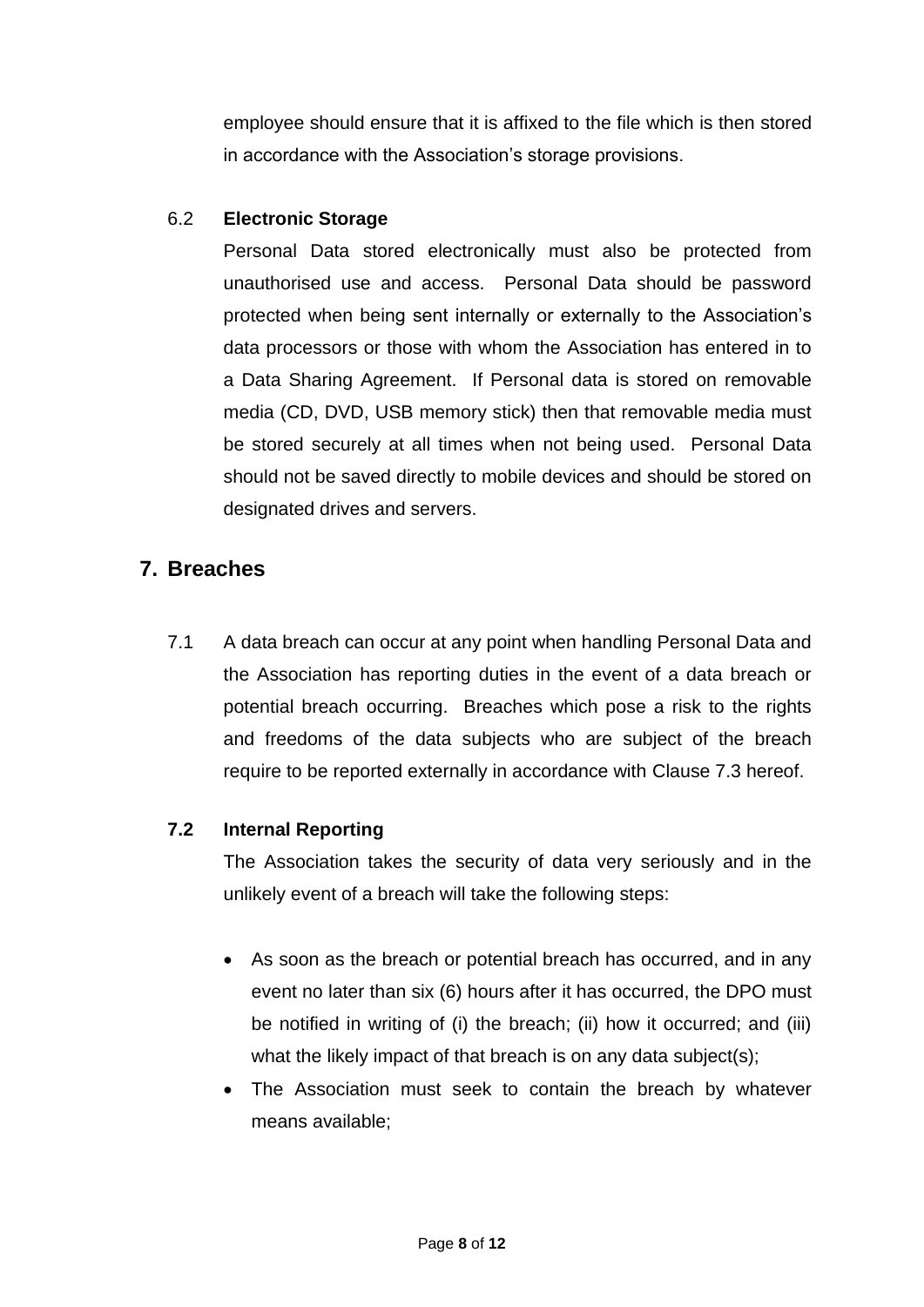- The DPO must consider whether the breach is one which requires to be reported to the ICO and data subjects affected and do so in accordance with this clause 7;
- Notify third parties in accordance with the terms of any applicable Data Sharing Agreements

## **7.3 Reporting to the ICO**

The DPO will require to report any breaches which pose a risk to the rights and freedoms of the data subjects who are subject of the breach to the Information Commissioner's Office ("ICO") within 72 hours of the breach occurring. The DPO must also consider whether it is appropriate to notify those data subjects affected by the breach.

# **8. Data Protection Officer ("DPO")**

- 8.1. A Data Protection Officer is an individual who has an over-arching responsibility and oversight over compliance by the Association with Data Protection laws. The Association has elected to appoint a Data Protection Officer whose details are noted on the Association's website and contained within the Fair Processing Notice at Appendix 3 hereto.
- 8.2 The DPO will be responsible for:
	- 8.2.1 monitoring the Association's compliance with Data Protection laws and this Policy;
	- 8.2.2 co-operating with and serving as the Association's contact for discussions with the ICO
	- 8.2.3 reporting breaches or suspected breaches to the ICO and data subjects in accordance with Part 7 hereof.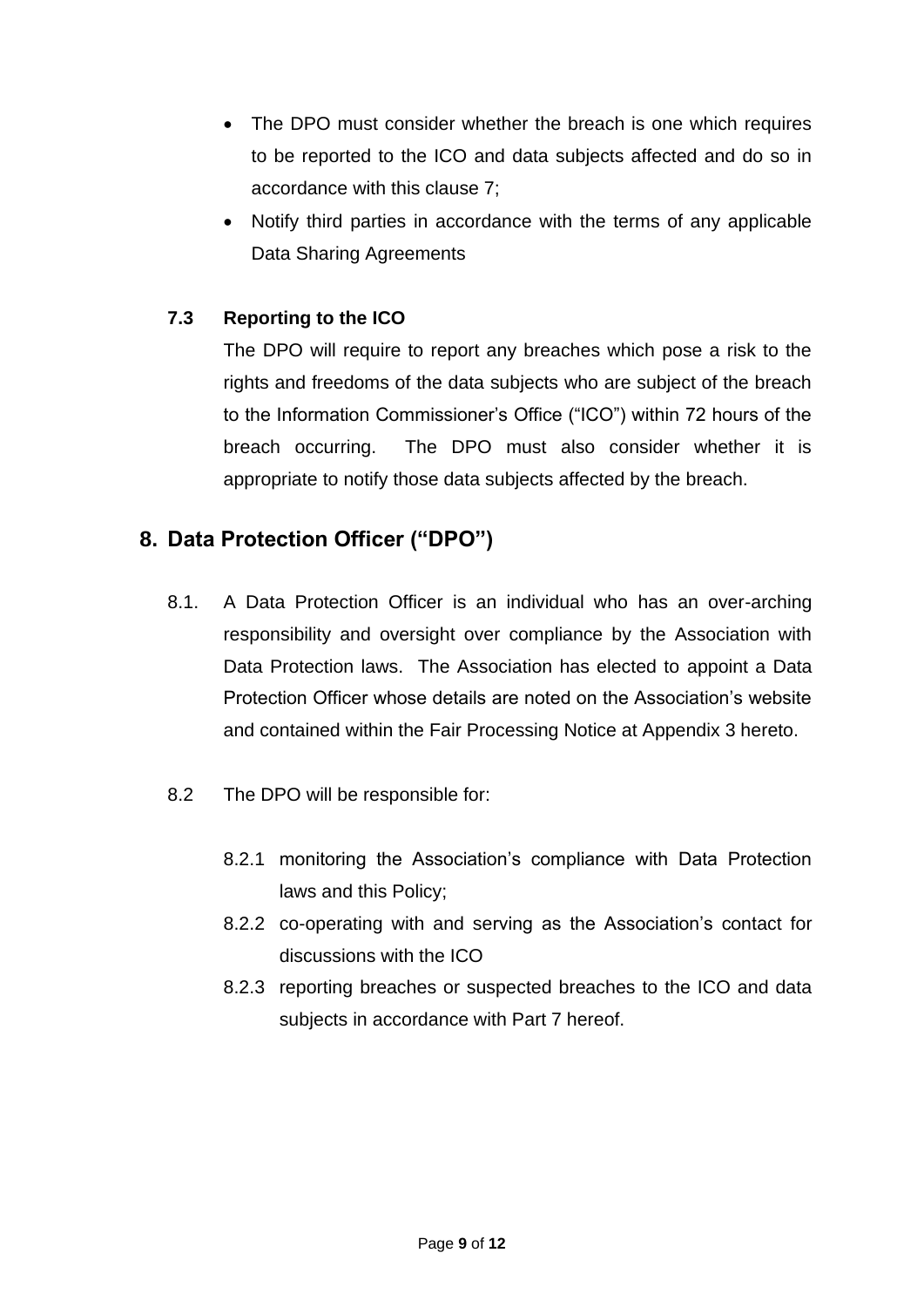# **9. Data Subject Rights**

- 9.1 Certain rights are provided to data subjects under the GDPR. Data Subjects are entitled to view the personal data held about them by the Association, whether in written or electronic form.
- 9.2 Data subjects have a right to request a restriction of processing their data, a right to be forgotten and a right to object to the Association's processing of their data. These rights are notified to the Association's tenants and other customers in the Association's Fair Processing Notice.

#### 9.3 **Subject Access Requests**

Data Subjects are permitted to view their data held by the Association upon making a request to do so (a Subject Access Request). Upon receipt of a request by a data subject, the Association must respond to the Subject Access Request within one month of the date of receipt of the request. The Association:

- 9.3.1 must provide the data subject with an electronic or hard copy of the personal data requested, unless any exemption to the provision of that data applies in law.
- 9.3.2 where the personal data comprises data relating to other data subjects, must take reasonable steps to obtain consent from those data subjects to the disclosure of that personal data to the data subject who has made the Subject Access Request, or
- 9.3.3 where the Association does not hold the personal data sought by the data subject, must confirm that it does not hold any personal data sought to the data subject as soon as practicably possible, and in any event, not later than one month from the date on which the request was made.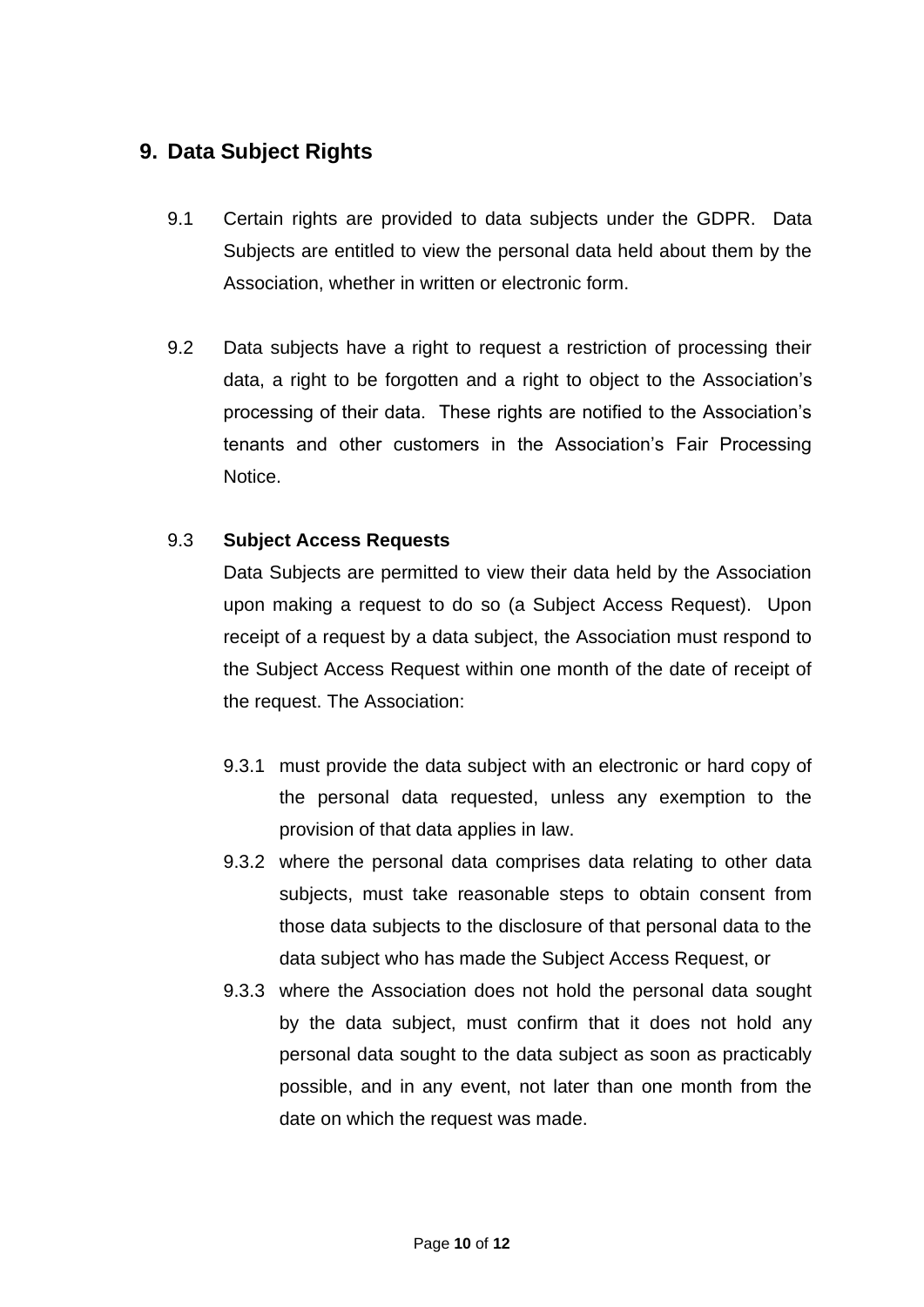#### 9.4 **The Right to be Forgotten**

- 9.4.1 A data subject can exercise their right to be forgotten by submitting a request in writing to the Association seeking that the Association erase the data subject's Personal Data in its entirety.
- 9.4.2 Each request received by the Association will require to be considered on its own merits and legal advice will require to be obtained in relation to such requests from time to time. The DPO will have responsibility for accepting or refusing the data subject's request in accordance with clause 9.4 and will respond in writing to the request.

#### 9.5 **The Right to Restrict or Object to Processing**

- 9.5.1 A data subject may request that the Association restrict its processing of the data subject's Personal Data, or object to the processing of that data.
	- 9.5.1.1 In the event that any direct marketing is undertaken from time to time by the Association, a data subject has an absolute right to object to processing of this nature by the Association, and if the Association receives a written request to cease processing for this purpose, then it must do so immediately.
- 9.5.2 Each request received by the Association will require to be considered on its own merits and legal advice will require to be obtained in relation to such requests from time to time. The DPO will have responsibility for accepting or refusing the data subject's request in accordance with clause 9.5 and will respond in writing to the request.